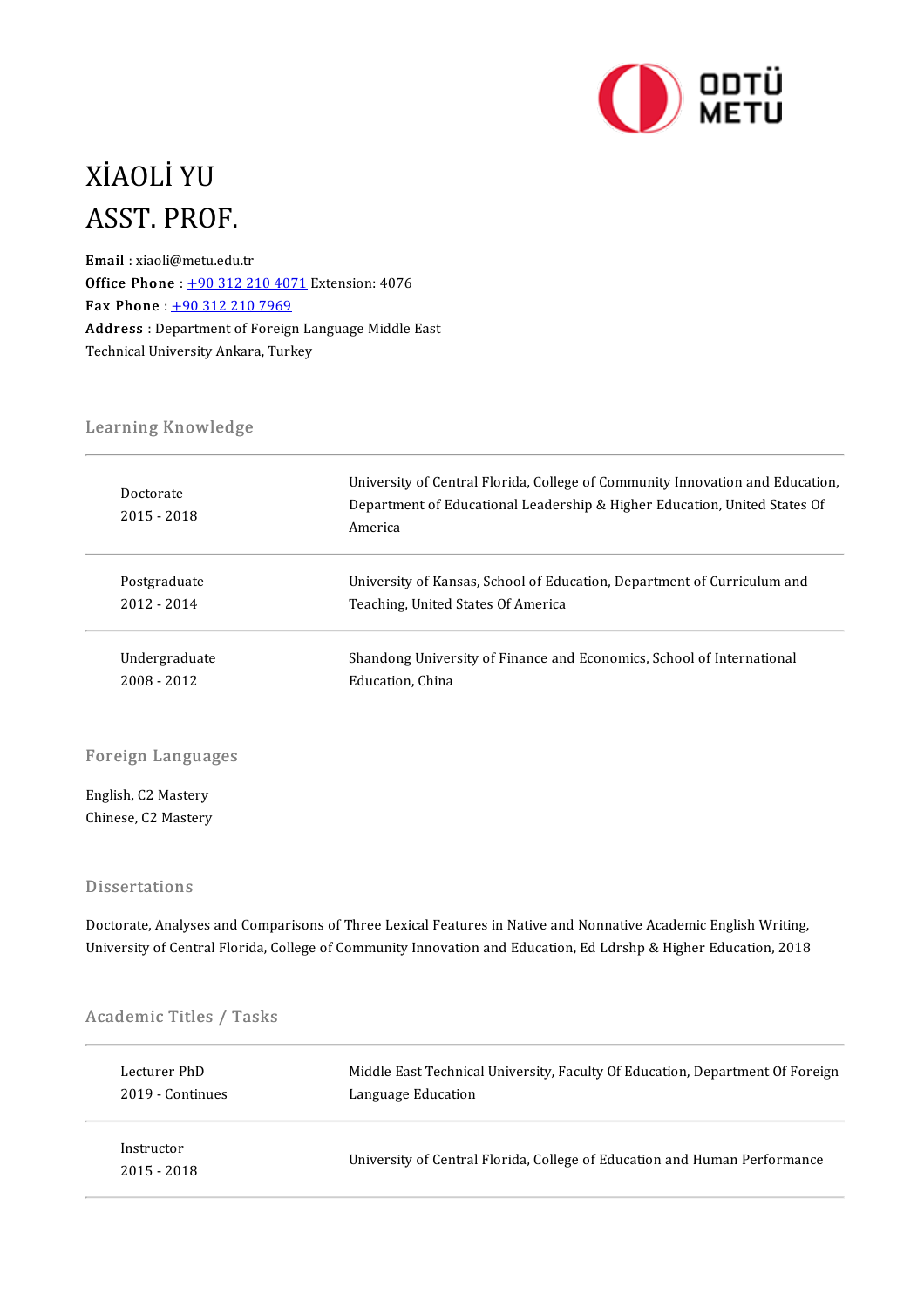Teacher<br>2014 - 2015

2014-2015 TrumanStateUniversity,The LanguageCompany

Jury Memberships

Committee Of Expert, Committee Of Expert, Orta Doğu Teknik Üniversitesi, July, 2020

Articles Published in Journals That Entered SCI, SSCI and AHCI Indexes

- Inticles Published in Journals That Entered SCI, SSCI and AHCI Indexes<br>1. A multi-dimensional analysis of English-medium massive open online courses (MOOCs) video lectures in China<br>A multi-dimension<br>lectures in China<br>vu v **A mu<br>lectu<br>YU X.**<br>IOUP! lectures in China<br>YU X.<br>JOURNAL OF ENGLISH FOR ACADEMIC PURPOSES, vol.55, 2022 (Journal Indexed in SSCI)
	-

### Articles Published in Other Journals

Irticles Published in Other Journals<br>1. Creating a frequency-based Turkish-English Loanword Cognates Word List (TELCWL)<br>Yu Yultupel V These Platinum<br>Creating a free<br>Yu X., Altunel V.<br>Focus on El T. Jo Creating a frequency-based Turkish-English Loanword Cognates Word List (TE<br>Yu X., Altunel V.<br>Focus on ELT Journal, vol.3, no.2, pp.5-35, 2021 (Refereed Journals of Other Institutions)<br>Text complexity of reading comprehensi

Yu X., Altunel V.<br>2. Text complexity of reading comprehension passages in the national matriculation english test in<br>2. Text complexity of reading comprehension passages in the national matriculation english test in<br>6. Chi Focus on ELT Journal, vol.3, no.2, pp.5-35, 2021 (R<br>Text complexity of reading comprehension p<br>China: The development from 1996 to 2020<br>VU V Text<br>China<br>YU X.<br>Intern China: The development from 1996 to 2020<br>International Journal of Language Testing, vol.11, no.2, pp.142-167, 2021 (Refereed Journals of Other Institutions)

YU X.<br>International Journal of Language Testing, vol.11, no.2, pp.142-167, 2021 (Refereed Journals of Other Institut<br>3. What English Language Teachers Need to Know Volume I: Understanding Learning, 2nd edition<br>5. V. Interi<br><mark>Wha</mark><br>Yu X.<br>Jourr What English Language Teachers Need to Know Volume I: Understanding Learning, 2nd<br>Yu X.<br>Journal of Language Teaching and Learning, vol.10, no.1, pp.72-73, 2020 (Journal Indexed in ESCI)<br>Louisel features in argumentative wr

- Yu X.<br>Journal of Language Teaching and Learning, vol.10, no.1, pp.72-73, 2020 (Journal Indexed in ESCI)<br>4. Lexical features in argumentative writing across English writers from different language<br>backgrounds Journal of Lang<br><mark>Lexical featur</mark><br>backgrounds<br><sup>VII V</sup> Lexic<br>back<br>YU X.<br>IOUR! backgrounds<br>YU X.<br>JOURNAL OF SECOND LANGUAGE STUDIES, vol.3, no.1, pp.82-110, 2020 (Journal Indexed in ESCI)<br>Second Language Vesabulary Learning From Context Clues: A Beview of Besearch in th
	-

5. Second Language Vocabulary Learning FromContext Clues: A Reviewof Research in the Past Decade JOURNAL OF SECOND LANGUAGE STUDIES, vol.3,<br>Second Language Vocabulary Learning Froi<br>and Implementation in Digital Environment<br><sub>Vu</sub> v and Implementation in Digital Environment<br>Yu X. and Implementation in Digital Environment<br>Yu X.<br>Journal of Educational Technology and Online Learning, no.1, pp.1-12, 2018 (National Refreed University Journal)<br>Kove to Teaching Crammar to English Language Learners: A Prac

6. Keys to Teaching Grammar to English Language Learners: A Practical Handbook (2nd ed.) Journ<br><mark>Keys</mark><br>Yu X.<br>The C Keys to Teaching Grammar to English Language Learners: A Practical Handboc<br>Yu X.<br>The CATESOL Journal, no.29, pp.166-169, 2017 (Refereed Journals of Other Institutions)<br>Three Useful Features of Complect Levisel Tutor (y.9)

7. Three Useful Features of Compleat Lexical Tutor (v.8) for Vocabulary Teaching The C<br><mark>Thre</mark><br>Yu X.<br>WAE Three Useful Features of Compleat Lexical Tutor (v.8) for Vocabulary Te<br>Yu X.<br>WAESOL Educator, no.1, pp.21-23, 2017 (Refereed Journals of Other Institutions)<br>21st Contuny Booding 4: Creative Thinking and Booding with TED T 8. Yu X.<br>WAESOL Educator, no.1, pp.21-23, 2017 (Refereed Journals of Other Institutions)<br>8. 21st Century Reading 4: Creative Thinking and Reading with TED Talks

YuX.

TESL-EJ, no.20, pp.1-3, 2016 (Refereed Journals of Other Institutions)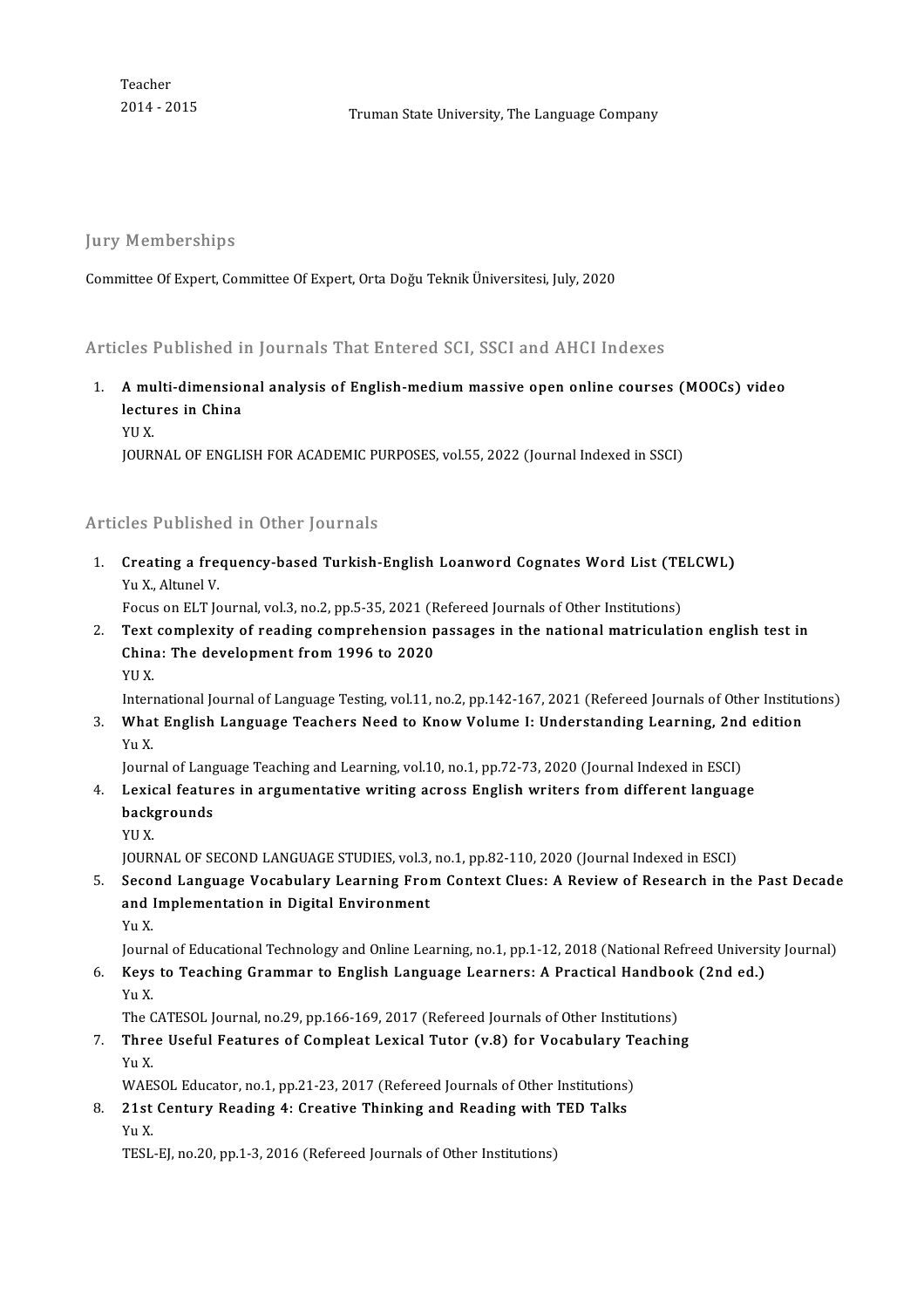### Books&Book Chapters

# looks & Book Chapters<br>1. Impacts of Globalization on English Language Education Across Inner, Outer, and Expanding<br>Countries Impacts of<br>Countries<br>Vu V Impa<br>Coun<br>Yu X.<br>in: <sup>De</sup>

Countries<br>Yu X.<br>in: Redefining the Role of Language in a Globalized World, Ai-Ling Wang, Editor, IGI Global, Taipei, pp.131-158,<br>2021 Yu X<br>in: Ree<br>2021<br>Inser in: Redefining the Role of Language in a Globalized W<br>2021<br>2. Incorporating COCA in teaching phrasal verbs.<br>2. V. Y. 2021<br>Incol<br>Yu X.<br>in: Ne

Incorporating COCA in teaching phrasal verbs.<br>Yu X.<br>in: New Ways in Teaching Grammar, Second Edition, C. Rylance & A. Keyech, Editor, TESOL Press, California, Yu X.<br>in: New Ways in Te<br>pp.179-181, 2018

# pp.179-181, 2018<br>Refereed Congress / Symposium Publications in Proceedings

Refereed Congress / Symposium Publications in Proceedings<br>1. Creating a Frequency-based Turkish-English Loanword Cognates Word List (TELCWL) reed aongre<br>Creating a Fre<br>Altunel V., Yu X.<br>V. International Creating a Frequency-based Turkish-English Loanword Cognates Word List (TELCWI<br>Altunel V., Yu X.<br>V. International Conference Research in Applied Linguistics, Bolu, Turkey, 22 - 24 October 2021<br>Analyses and comparisons of l

2. Altunel V., Yu X.<br>2. International Conference Research in Applied Linguistics, Bolu, Turkey, 22 - 24 October 2021<br>2. Analyses and comparisons of linguistic complexities in the last two decades of university entrance

V. International Conference Research in Applied Linguistics, Bolu, '<br>Analyses and comparisons of linguistic complexities in the<br>English exams in China and Turkey: A corpus-based study<br><sub>Vu</sub> v <mark>Anal</mark><br>Engli<br>Yu X.<br><sup>Pritio</sup>

E<mark>nglish exams in China and Turkey: A corpus-based study</mark><br>Yu X.<br>British Association for Applied Linguistics 2021, Newcastle Upon Tyne, United Kingdom, 9 - 10 September 2021,<br>nn 163 Yu X.<br>British *I*<br>pp.163 British Association for Applied Linguistics 2021, Newcastle Upon Tyne, United Kingdom, 9<br>pp.163<br>3. Examining and comparing English textbooks and high-stakes exams in Turkey<br>V. Y

pp.16<br><mark>Exan</mark><br>Yu X.<br>Werl Examining and comparing English textbooks and high-stakes exams in Turkey<br>Yu X.<br>World Congress of Applied Linguistics (AILA), Groningen, Netherlands, 15 - 20 August 2021<br>Evamining and companing English textbooks and high s

# Yu X.<br>World Congress of Applied Linguistics (AILA), Groningen, Netherlands, 15 - 20 August 2021<br>4. Examining and comparing English textbooks and high-stakes exams in Turkey: A Corpus-Based Study<br>5. Vu Y Worl<br><mark>Exan</mark><br>Yu X.<br>Corn Examining and comparing English textbooks and high-stakes exams in Turkey: A Corpus-Based<br>Yu X.<br>Corpora and Discourse International Conference 2020, Brighton, United Kingdom, 17 - 19 June 2020, pp.71<br>Designing a digital pl

# Yu X.<br>Corpora and Discourse International Conference 2020, Brighton, United Kingdom, 17 - 19 June 2020, pp.71<br>5. Designing a digital platform for English Language Education and a corresponding in-service teacher<br>profession Corpora and Discourse International Conference 2020, Brighton, United Kingdom, 17 - 19 June 2020, pp.71<br>Designing a digital platform for English Language Education and a corresponding in-service teaprofessional development Desi<sub>l</sub><br>prof<br>Yu X.<br><sup>IDC S</sup>.

professional development program<br>Yu X.<br>IRG Symposium 2020: From Data to Knowledge in the Language Sciences, Fribourg, Switzerland, 6 - 08 February<br>2020, np.22, 24 Yu X.<br>IRG Symposium<br>2020, pp.23-24<br>Comporison b 12. IRG Symposium 2020: From Data to Knowledge in the Language Sciences, Fribourg, Switzerla<br>2020, pp.23-24<br>6. Comparison between English Textbooks and University Entrance Exams in Turkey<br>2012

# 2020<br>**Com**<br>Yu X.<br>2nd 7 Comparison between English Textbooks and University Entrance Exams in Turkey<br>Yu X.<br>2nd TESOL in Turkey International ELT Conference, Eskişehir, Turkey, 29 - 30 November 2019<br>Levisal Festures in Arsumantative Writing espece

# Yu X.<br>2nd TESOL in Turkey International ELT Conference, Eskişehir, Turkey, 29 - 30 November 2019<br>7. Lexical Features in Argumentative Writing across English Writers from Different Language<br>Reckspounds 2nd TESOL in Turkey International ELT Conference, Eskişehir, Turkey, 29 - 30 November 2019<br>Lexical Features in Argumentative Writing across English Writers from Different La<br>Backgrounds<br>Yu X. Lexie<br>Back<br>Yu X.

5th Learner Corpus Research Conference,, Warszawa, Poland, 12 - 14 September 2019, pp.136

# Yu X.<br>5th Learner Corpus Research Conference,, Warszawa, Poland, 12 - 14 September 2019, pp.136<br>8. Analyses and Comparisons of Lexical Features in Native and Nonnative Academic English Writing<br>Yu Y 5th L<br>**Anal**<br>Yu X.<br>12th Analyses and Comparisons of Lexical Features in Native and Nonnativ<br>13th METU International ELT Convention, Ankara, Turkey, 05 December 2018<br>Two Javal comparisons of Javisal features in asadomis writing botwee

## Yu X.<br>13th METU International ELT Convention, Ankara, Turkey, 05 December 2018<br>9. Two-level comparisons of lexical features in academic writing between native and nonnative writers<br>and agrees nonnative writers 13th METU International ELT Convention, Ankara, Turkey, 05 December 2018<br>Two-level comparisons of lexical features in academic writing betwee<br>and across nonnative writers<br>Yu X. Two<br>and<br>Yu X.<br>Amer and across nonnative writers<br>Yu X.<br>American Association for Applied Linguistics (AAAL) 2018, Illinois, United States Of America, 03 March 2018<br>The use of nassive voise in sellege introductory seures textbooks

Amer<br>**The**<br>Yu X.<br>TESO

## 10. The use of passive voice in college introductory course textbooks  $Yu X$ .

TESOL 2017 International Convention and English Language Expo, Washington, United States Of America, 03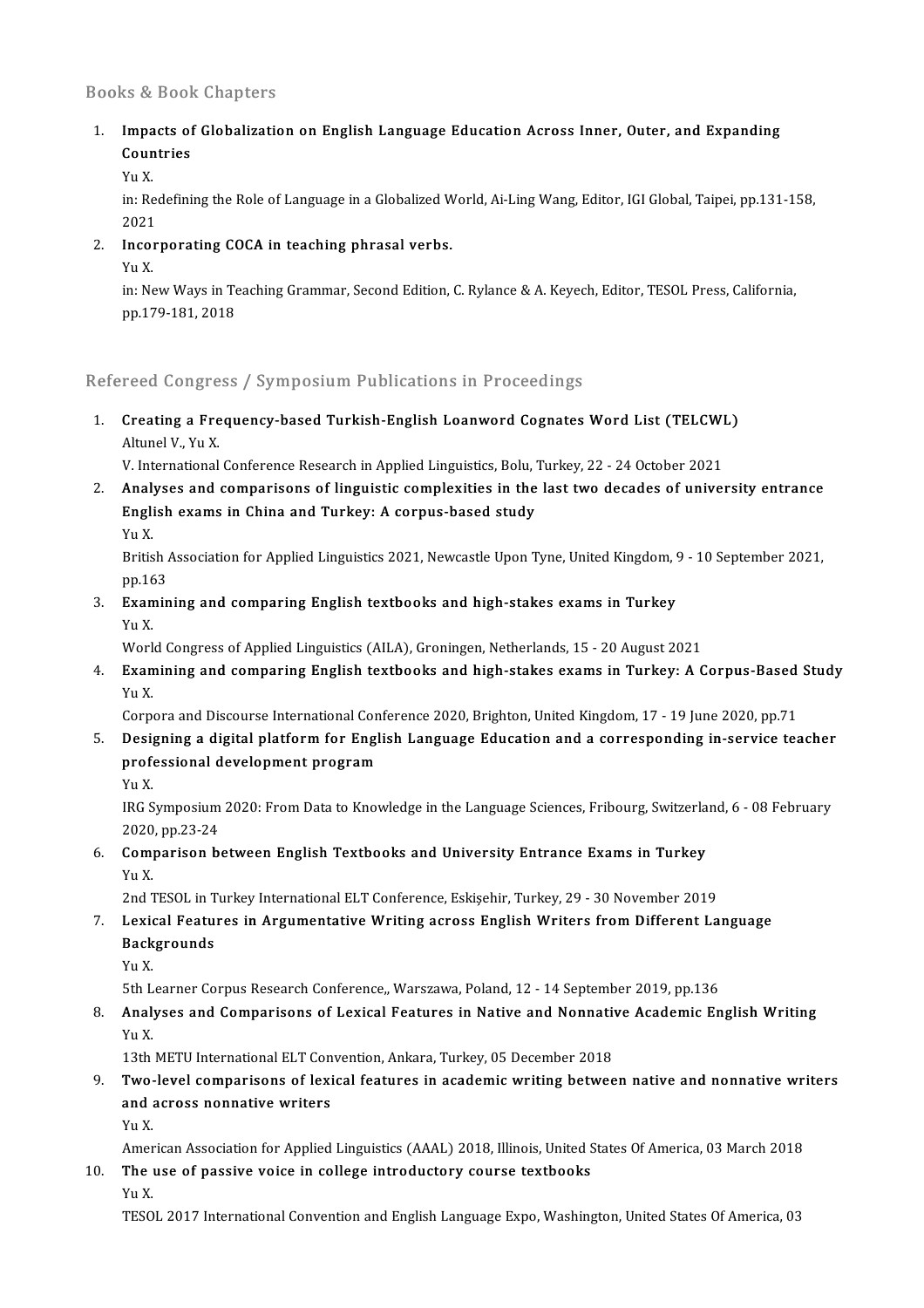December 2017, pp.1<br>Companing AWL 401

11. Comparing AWL coverage in college level written and spoken texts: A corpu-based study Yu X. Dece<br>**Com**<br>Yu X.<br>25th

35th Second Language Research Forum (SLRF 2016), New-York, United States Of America, 09 December 2016

12. Yu X.<br>12. Let the games begin: Incorporating culture and age friendly games into adult ESOL reading classes<br>12. Let the games begin: Incorporating culture and age friendly games into adult ESOL reading classes<br>12. No. 35th<br>Let t<br>Yu X.<br>Lang Let the games begin: Incorporating culture and age f<br>Yu X.<br>Language in Focus, İstanbul, Turkey, 03 October 2016, pp.1

Language in Focus, İstanbul, Turkey, 03 October 2016, pp.1<br>Courses

Courses<br>Instructional Principles and Methods, Undergraduate, 2021 - 2022<br>Advanced English Crammar (1), Undergraduate, 2020, 2021 aburbes<br>Instructional Principles and Methods, Undergraduate, 2021 - 2<br>Advanced English Grammar (1), Undergraduate, 2020 - 2021<br>Teaching Language Skills, Undergraduate, 2019, -2020 Instructional Principles and Methods, Undergraduate, 2<br>Advanced English Grammar (1), Undergraduate, 2020<br>Teaching Language Skills, Undergraduate, 2019 - 2020<br>Annreaches to ELT, Undergraduate, 2020, 2021 Advanced English Grammar (1), Undergraduate, 2020 - 2021<br>Teaching Language Skills, Undergraduate, 2019 - 2020<br>Approaches to ELT, Undergraduate, 2020 - 2021 Teaching English to Young Learners, Undergraduate, 2019 - 2020 ELT Methodology I, Undergraduate, 2020 - 2021 Teaching English to Young Learners, Undergraduate<br>ELT Methodology I, Undergraduate, 2020 - 2021<br>School Experience I, Undergraduate, 2019 - 2020<br>ELT Methodology II, Undergraduate, 2019 - 2020 ELT Methodology I, Undergraduate, 2020 - 2021<br>School Experience I, Undergraduate, 2019 - 2020<br>ELT Methodology II, Undergraduate, 2019 - 2020<br>Haing Connors for Language Bessamsh Bestamedua ELT Methodology II, Undergraduate, 2019 - 2020<br>Using Corpora for Language Research, Postgraduate, 2019 - 2020

### Memberships / Tasks in Scientific Organizations

#### British Association for Applied Linguistics, Member, 2021 - Continues, United Kingdom

### **Scientific Refereeing**

TESL-EJ, Other Indexed Journal, January 2021 Asian ESP Journal, Other Indexed Journal, February 2020 Journal of Second Language Studies, Journal Indexed in ESCI, January 2020 Redefining the Role of Language in a Globalized World, Scientific / Professional Book Published by Other Publishers, January 2019

### Mobility Activity

Other, Student Mobility, Carpi Middle School, Italy, 2013 - 2013

omer, sudent mobility, carpi middle school, italy, 20<br>Edit Congress and Symposium Activities Edit Congress and Symposium Activities<br>Falling Walls, Working Group, Ankara, Turkey, 2019

# Falling Walls, Working Group, Ankara, Turkey, 2019<br>Citations

Total Citations (WOS):3 h-index (WOS):1